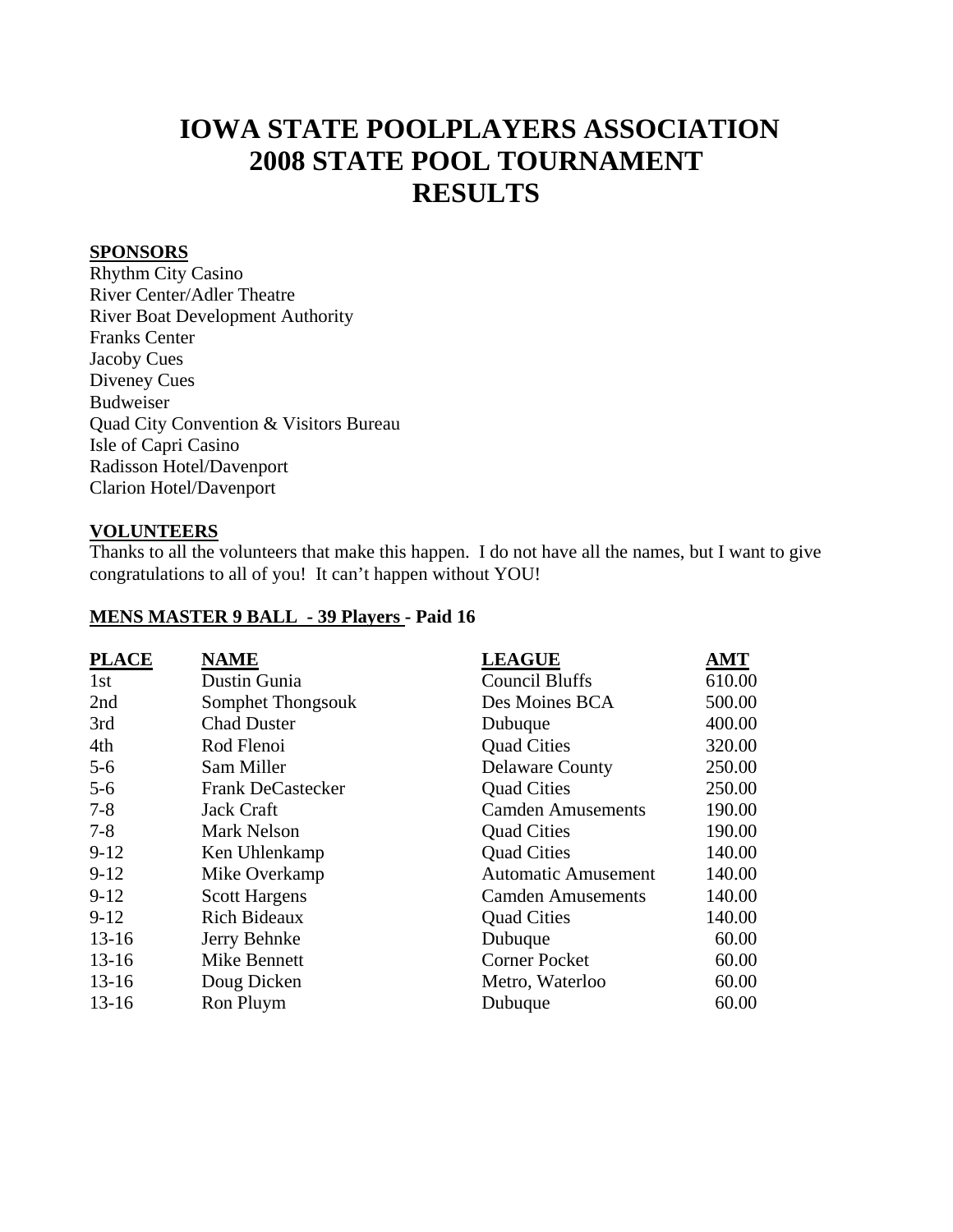# **MENS SENIORS 9 BALL - 16 Players - Paid 4**

| 1st | Mark Czerwinski | <b>Quad Cities</b> | 200.00 |
|-----|-----------------|--------------------|--------|
| 2nd | Ken Miller      | Cedar Rapids       | 150.00 |
| 3rd | Don Uthe        | Dubuque            | 100.00 |
| 4th | Harvey Helm     | Des Moines         | 60.00  |

# **MENS OPEN 9 BALL - 323 Players - Paid 96**

| 1st       | <b>Oscar Perales</b>  | Muscatine                  | 730.00 |
|-----------|-----------------------|----------------------------|--------|
| 2nd       | David Dart            | Cedar Rapids               | 625.00 |
| 3rd       | <b>Anthony Garcia</b> | <b>Quad Cities</b>         | 525.00 |
| 4th       | Jim Baker             | Clinton                    | 435.00 |
| $5 - 6$   | Dustin Roach          | Whiteys                    | 345.00 |
| $5 - 6$   | <b>Blake Byrket</b>   | Muscatine                  | 345.00 |
| $7 - 8$   | Dan Weber             | <b>Delaware County</b>     | 285.00 |
| $7 - 8$   | Donny Boll            | Dubuque                    | 285.00 |
| $9-12$    | Mark O'Hara           | Clinton                    | 220.00 |
| $9-12$    | <b>Ryan Murphy</b>    | <b>Burlington</b>          | 220.00 |
| $9-12$    | <b>Brett Dutton</b>   | <b>Corner Pocket</b>       | 220.00 |
| $9 - 12$  | <b>Joe Skluzacek</b>  | <b>Corner Pocket</b>       | 220.00 |
| $13 - 16$ | Jake Galloway         | <b>Delaware County</b>     | 170.00 |
| $13 - 16$ | Jimmy Nosavan         | Des Moines                 | 170.00 |
| $13 - 16$ | Dick Conklin          | Clinton                    | 170.00 |
| $13-16$   | Ly Lo                 | <b>Green Amusement</b>     | 170.00 |
| 17-24     | <b>Chad Behnke</b>    | Dubuque                    | 130.00 |
| 17-24     | <b>Tim Miller</b>     | <b>Delaware County</b>     | 130.00 |
| 17-24     | Chad Spere            | Cedar Rapids               | 130.00 |
| 17-24     | John Walther          | Clinton                    | 130.00 |
| $17 - 24$ | Cory Data             | Des Moines                 | 130.00 |
| 17-24     | Tony Oldenburger      | <b>Roberts Vending</b>     | 130.00 |
| 17-24     | <b>Nick Thomson</b>   | Cox Music, Quad Cities     | 130.00 |
| $17 - 24$ | <b>Randy Soper</b>    | Des Moines                 | 130.00 |
| $25 - 32$ | Jim Anderson          | <b>Quad Cities</b>         | 100.00 |
| $25 - 32$ | John Ekin             | <b>Quad Cities</b>         | 100.00 |
| $25 - 32$ | <b>Josh Hancock</b>   | <b>Quad Cities</b>         | 100.00 |
| $25 - 32$ | <b>Brian Hearl</b>    | <b>Quad Cities</b>         | 100.00 |
| $25 - 32$ | <b>Rob Hesse</b>      | <b>Quad Cities</b>         | 100.00 |
| $25 - 32$ | Ron O'Meara Sr.       | <b>Quad Cities</b>         | 100.00 |
| $25 - 32$ | Derald Judson         | Des Moines                 | 100.00 |
| $25 - 32$ | Dony Faber            | Des Moines                 | 100.00 |
| 33-48     | Paul Campion          | Clinton                    | 75.00  |
| 33-48     | Mike Clancy           | Dubuque                    | 75.00  |
| 33-48     | Matt Flatman          | <b>Quad Cities</b>         | 75.00  |
| 33-48     | <b>Gary Graeser</b>   | <b>Automatic Amusement</b> | 75.00  |
| 33-48     | <b>Jody McCormick</b> | Muscatine                  | 75.00  |
| 33-48     | <b>Tracy Meyers</b>   | Cedar Rapids               | 75.00  |
| 33-48     | Jason Mish            | Dubuque                    | 75.00  |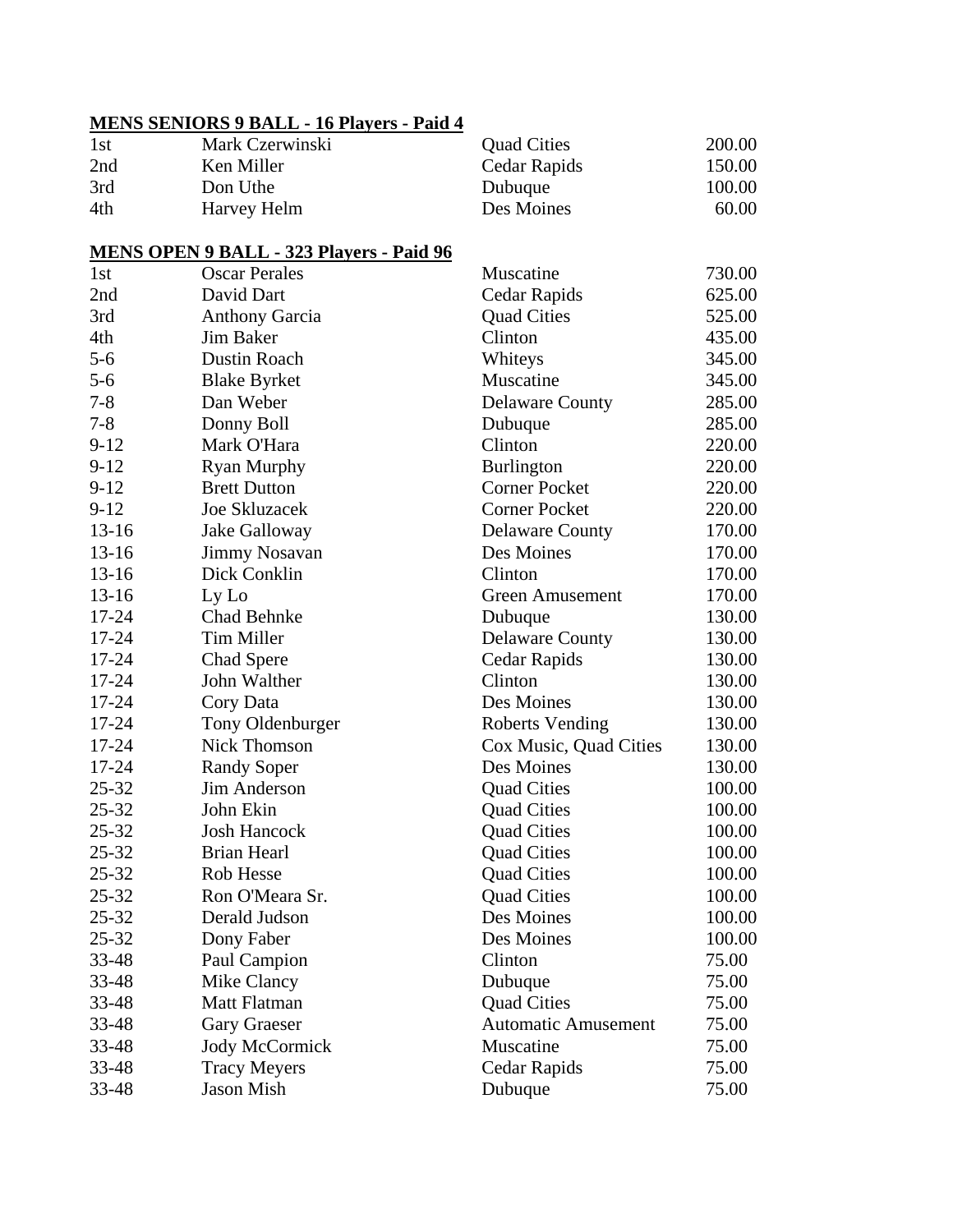| 33-48 | Paula Reeder           | Whiteys                  | 75.00 |
|-------|------------------------|--------------------------|-------|
| 33-48 | Mike Rohner            | Dubuque                  | 75.00 |
| 33-48 | <b>Shane Seevell</b>   | Metro, Waterloo          | 75.00 |
| 33-48 | Joe Shaw               | Cedar Rapids             | 75.00 |
| 33-48 | <b>Tony Tomes</b>      | Muscatine                | 75.00 |
| 33-48 | <b>Todd Weiss</b>      | <b>Timber City</b>       | 75.00 |
| 33-48 | Ron Bradshaw           | Clinton                  | 75.00 |
| 33-48 | Tim Le                 | <b>Camden Amusements</b> | 75.00 |
| 33-48 | Mike Ancell            | Des Moines               | 75.00 |
| 49-64 | Zach Allen             | <b>Timber City</b>       | 55.00 |
| 49-64 | <b>Ryan Anderson</b>   | <b>Quad Cities</b>       | 55.00 |
| 49-64 | Paul Ashmore           | Des Moines               | 55.00 |
| 49-64 | Mark Brimeyer          | Dubuque                  | 55.00 |
| 49-64 | Dillon Dahl            | <b>Timber City</b>       | 55.00 |
| 49-64 | Tim Dougherty          | <b>Quad Cities</b>       | 55.00 |
| 49-64 | Jerry Goodner          | <b>Green Amusement</b>   | 55.00 |
| 49-64 | Dan Hankins            | <b>Quad Cities</b>       | 55.00 |
| 49-64 | Daniel Maize           | Des Moines               | 55.00 |
| 49-64 | <b>Rocky Mickelson</b> | Clinton                  | 55.00 |
| 49-64 | Fred Peiffer           | <b>Table Rats</b>        | 55.00 |
| 49-64 | <b>Rich Perry</b>      | Clinton                  | 55.00 |
| 49-64 | Mike Richards          | <b>Quad Cities</b>       | 55.00 |
| 49-64 | <b>Steve Schmitt</b>   | <b>Table Rats</b>        | 55.00 |
| 49-64 | <b>Tony Stone</b>      | <b>Quad Cities</b>       | 55.00 |
| 49-64 | <b>Troy Sowers</b>     | Des Moines               | 55.00 |
| 65-96 | <b>Adam Anderson</b>   | <b>Quad Cities</b>       | 40.00 |
| 65-96 | Mark Atkinson          | <b>Table Rats</b>        | 40.00 |
| 65-96 | Levi Behnke            | Dubuque                  | 40.00 |
| 65-96 | Dennis Bowrey          | <b>Quad Cities</b>       | 40.00 |
| 65-96 | Jeff Breitbach         | Dubuque                  | 40.00 |
| 65-96 | Joe Chladek            | Des Moines               | 40.00 |
| 65-96 | Dennis Dahl            | <b>Timber City</b>       | 40.00 |
| 65-96 | Ed Denklau             | <b>Quad Cities</b>       | 40.00 |
| 65-96 | Matt Eddy              | Osceola                  | 40.00 |
| 65-96 | Phil Eichhorn          | <b>Quad Cities</b>       | 40.00 |
| 65-96 | <b>Terry Flack</b>     | Clinton                  | 40.00 |
| 65-96 | Gary Gafeller          | Muscatine                | 40.00 |
| 65-96 | <b>Mark Garvey</b>     | Muscatine                | 40.00 |
| 65-96 | <b>Rick Goulden</b>    | Des Moines               | 40.00 |
| 65-96 | Derek Hancock          | Whiteys                  | 40.00 |
| 65-96 | Jesse Harbaugh         | Dubuque                  | 40.00 |
| 65-96 | Greg Knight            | <b>Camden Amusement</b>  | 40.00 |
| 65-96 | Mike Johnson           | <b>Corner Pocket</b>     | 40.00 |
| 65-96 | Lance Luther           | <b>Quad Cities</b>       | 40.00 |
| 65-96 | Mike Peiffer           | <b>Table Rats</b>        | 40.00 |
| 65-96 | <b>Neal Pinkston</b>   | Clinton                  | 40.00 |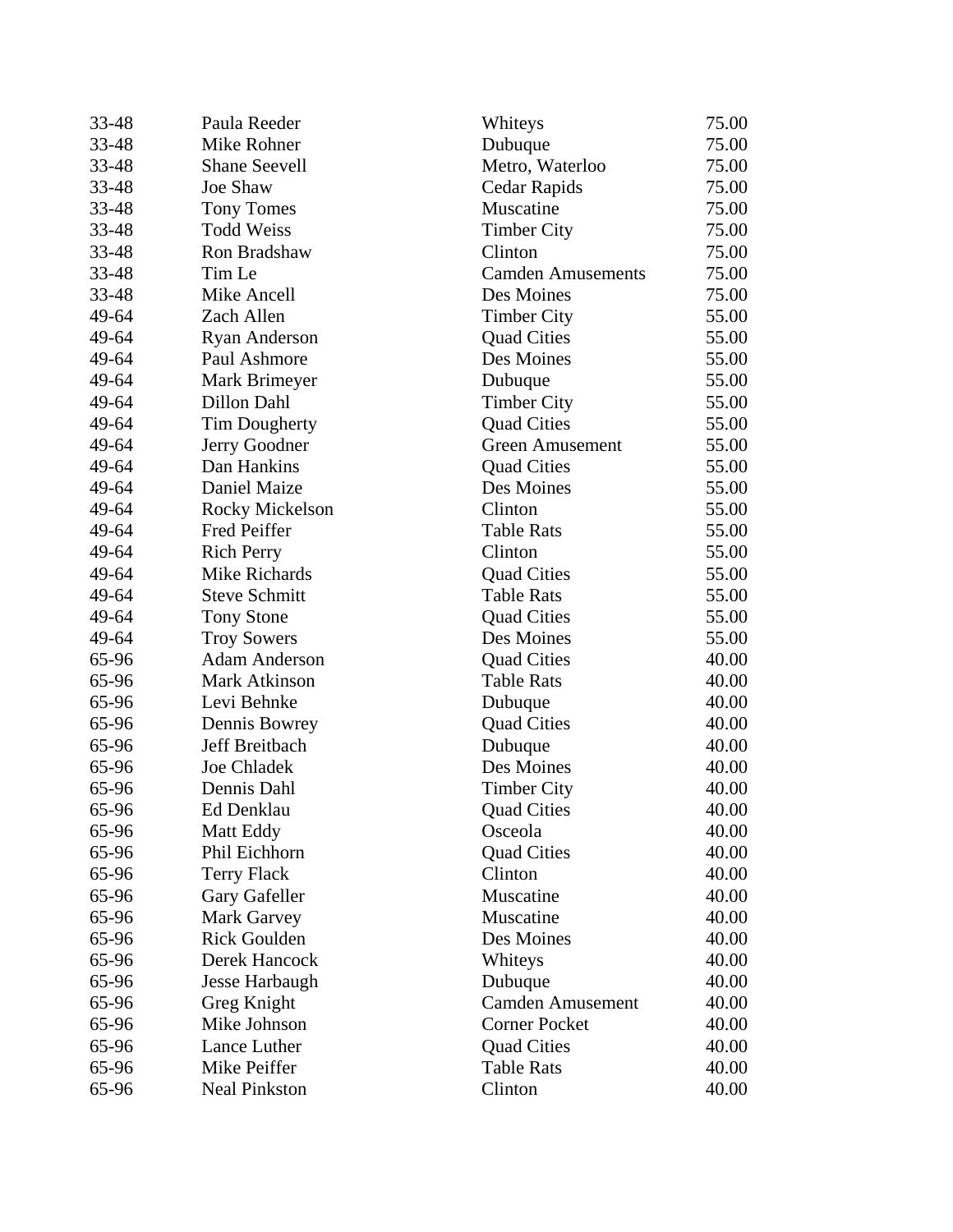| 65-96 | <b>Jake Reeves</b>     | <b>Delaware County</b>  | 40.00 |
|-------|------------------------|-------------------------|-------|
| 65-96 | Nick Bradfield         | Metro, Waterloo         | 40.00 |
| 65-96 | <b>Russ Schickling</b> | <b>Quad Cities</b>      | 40.00 |
| 65-96 | Jeremy Schroeder       | <b>Camden Amusement</b> | 40.00 |
| 65-96 | Wayne Schubert         | <b>Charles City</b>     | 40.00 |
| 65-96 | Gary Shannon           | Des Moines              | 40.00 |
| 65-96 | <b>Sean Sommers</b>    | <b>Timber City</b>      | 40.00 |
| 65-96 | Mervin Vierkandt       | Roberts Vending         | 40.00 |
| 65-96 | Eric Ward              | Whiteys                 | 40.00 |
| 65-96 | George Weiland         | <b>Corner Pocket</b>    | 40.00 |
| 65-96 | Anthony Wilson         | <b>Quad Cities</b>      | 40.00 |

# **MENS ELITE 8 BALL – 32 Players – Paid 8**

| $1^{ST}$        | Shane VanBoening     | South Dakota       | 2,000.00 |
|-----------------|----------------------|--------------------|----------|
| 2 <sup>nd</sup> | Chad Vilmont         | Clinton            | 1,500.00 |
| 3 <sup>rd</sup> | Josh Johnson         | <b>Quad Cities</b> | 1,075.00 |
| 4 <sup>th</sup> | Santos Sambajon      | Chicago            | 725.00   |
| $5^{\text{th}}$ | Jamie Fenton         | Des Moines         | 450.00   |
| 6 <sup>th</sup> | <b>Jesse Bowman</b>  | <b>Quad Cities</b> | 450.00   |
| 7 <sup>th</sup> | <b>Robert Walker</b> | Whiteys            | 250.00   |
| 8 <sup>th</sup> | Adam Behnke          | Dubuque            | 250.00   |

# **WOMENS ELITE 8 BALL – 7 Players – Paid 4**

| $1^{ST}$        | Iris Ranola          | Chicago            | 1,100.00 |
|-----------------|----------------------|--------------------|----------|
| 2 <sup>nd</sup> | Karla Chorny         | Waverly            | 800.00   |
| $3^{\text{rd}}$ | Jill Nagel           | Council Bluffs     | 500.00   |
| $4^{\text{th}}$ | <b>Barb Hamilton</b> | <b>Quad Cities</b> | 300.00   |

## **MENS SENIORS 8 BALL**

| 1 <sup>ST</sup> | Harvey Helm        | Des Moines         | 255.00 |
|-----------------|--------------------|--------------------|--------|
| 2 <sup>nd</sup> | Mark Czerwinski    | <b>Quad Cities</b> | 195.00 |
| 3 <sup>rd</sup> | Ken Miller         | Cedar Rapids       | 150.00 |
| 4 <sup>th</sup> | <b>Gary Norman</b> | <b>Quad Cities</b> | 105.00 |
| $5 - 6$         | Pat Hampe          | Des Moines         | 70.00  |
| $5-6$           | Dave Heim          | <b>Quad Cities</b> | 70.00  |
| $7 - 8$         | Whitey Hogan       | Dubuque            | 40.00  |
| $7 - 8$         | Denny Waddell      | Metro, Waterloo    | 40.00  |

# **JUNIORS 8 BALL – 10 Players –**

| $\overline{1}$ ST | Sean Sommers  | Timber City       | Trophy/DevineyCue |
|-------------------|---------------|-------------------|-------------------|
| 2 <sup>nd</sup>   | Levi Behnke   | Dubuque           | Trophy/DevineyCue |
| $3^{\text{rd}}$   | Nate Atkinson | <b>Table Rats</b> | Deviney Cue       |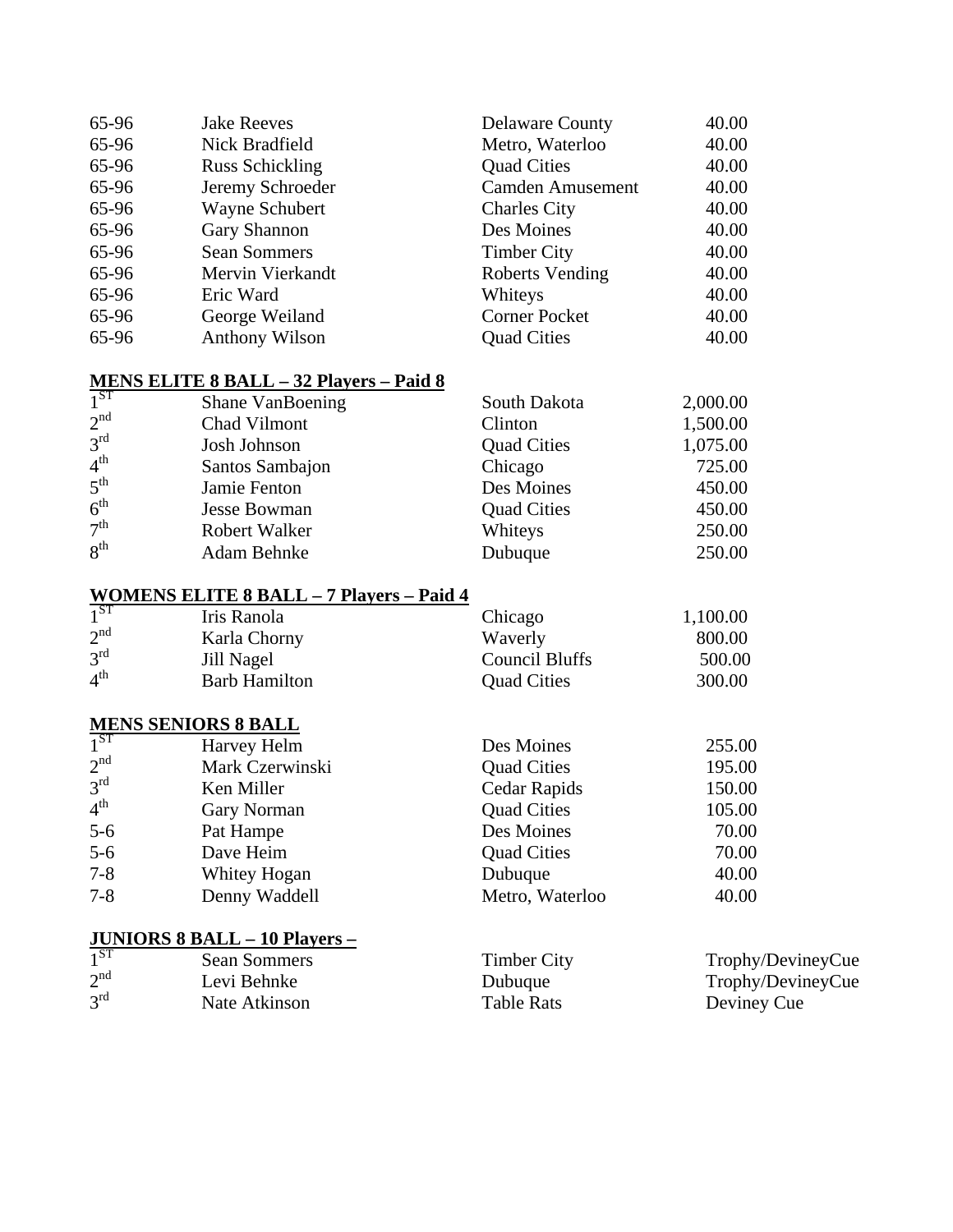## **MENS MASTER 8 BALL – 68 Players – Paid 24**

| $1^{S1}$        | John Rozmus               | <b>Automatic Amusement</b> | 710.00 |
|-----------------|---------------------------|----------------------------|--------|
| 2 <sup>nd</sup> | Kevin McCombs             | <b>Automatic Amusement</b> | 610.00 |
| 3 <sup>rd</sup> | <b>Scott Hargens</b>      | <b>Camden Amusement</b>    | 510.00 |
| 4 <sup>th</sup> | Ron Pluym                 | Dubuque                    | 410.00 |
| $5 - 6$         | <b>Troy Honeycutt</b>     | Des Moines                 | 330.00 |
| $5 - 6$         | Matt VanKampen            | Dlinton                    | 330.00 |
| $7 - 8$         | Zack Willis               | Council Bluffs             | 260.00 |
| $7 - 8$         | <b>Matt Payne</b>         | Whiteys                    | 260.00 |
| $9-12$          | <b>Rich Bideaux</b>       | <b>Quad Cities</b>         | 200.00 |
| $9-12$          | <b>Gary Houy</b>          | Dubuque                    | 200.00 |
| $9-12$          | Somphet Thongsouk         | Des Moines                 | 200.00 |
| $9-12$          | Dustin Gunia              | <b>Council Bluffs</b>      | 200.00 |
| $13 - 16$       | Abe Palmer                | Cedar Rapids               | 160.00 |
| $13 - 16$       | Woody VanKampen           | Clinton                    | 160.00 |
| $13-16$         | <b>Shannon Rassmussen</b> | <b>Camden Amusements</b>   | 160.00 |
| $13 - 16$       | Jeff Clark                | Maquoketa                  | 160.00 |
| $17 - 24$       | Jerry Behnke              | Dubuque                    | 115.00 |
| 17-24           | <b>Chad Duster</b>        | Dubuque                    | 115.00 |
| $17 - 24$       | <b>Jason Northness</b>    | <b>Roberts Vending</b>     | 115.00 |
| 17-24           | Danny Roach               | Whiteys                    | 115.00 |
| $17 - 24$       | Nate Schoepske            | Metro, Waterloo            | 115.00 |
| $17 - 24$       | Jack Craft                | <b>Camden Amusements</b>   | 115.00 |
| $17 - 24$       | Mike Bennett              | <b>Corner Pocket</b>       | 115.00 |
| 17-24           | Chad Spain                | <b>Timber City</b>         | 115.00 |

## **WOMENS MASTER 8 BALL – 24 Players – Paid 8**

| $\overline{1}^{\rm st}$ | Sandy Worrall         | <b>Quad Cities</b>    | 490.00 |
|-------------------------|-----------------------|-----------------------|--------|
| 2 <sup>nd</sup>         | Rachel Byrket         | Muscatine             | 400.00 |
| 3 <sup>rd</sup>         | Jeanette Fredericksen | Clinton               | 310.00 |
| $4^{\text{th}}$         | Cindy Norman          | Des Moines            | 240.00 |
| $5-6$                   | Ann Mitchell          | Clinton               | 175.00 |
| $5-6$                   | Sandy Neal            | Des Moines            | 175.00 |
| $7 - 8$                 | <b>Barb Hamilton</b>  | <b>Quad Cities</b>    | 125.00 |
| $7 - 8$                 | <b>Kathy Rupe</b>     | <b>Council Bluffs</b> | 125.00 |

# **MENS OPEN 8 BALL - Level I - 266 Players - Paid 96**

| 1st     | Ly Lo                | <b>Green Amusement</b> | 600.00 |
|---------|----------------------|------------------------|--------|
| 2nd     | Dave Holmes          | Clinton                | 495.00 |
| 3rd     | Pat Hohl             | QuadCities             | 400.00 |
| 4th     | Dan Weber            | <b>Delaware County</b> | 325.00 |
| $5-6$   | Hannes Luettringhaus | <b>Iowa City</b>       | 270.00 |
| $5-6$   | Paul Ashmore         | Des Moines             | 270.00 |
| $7 - 8$ | Jeremy Goodner       | <b>Green Amusement</b> | 220.00 |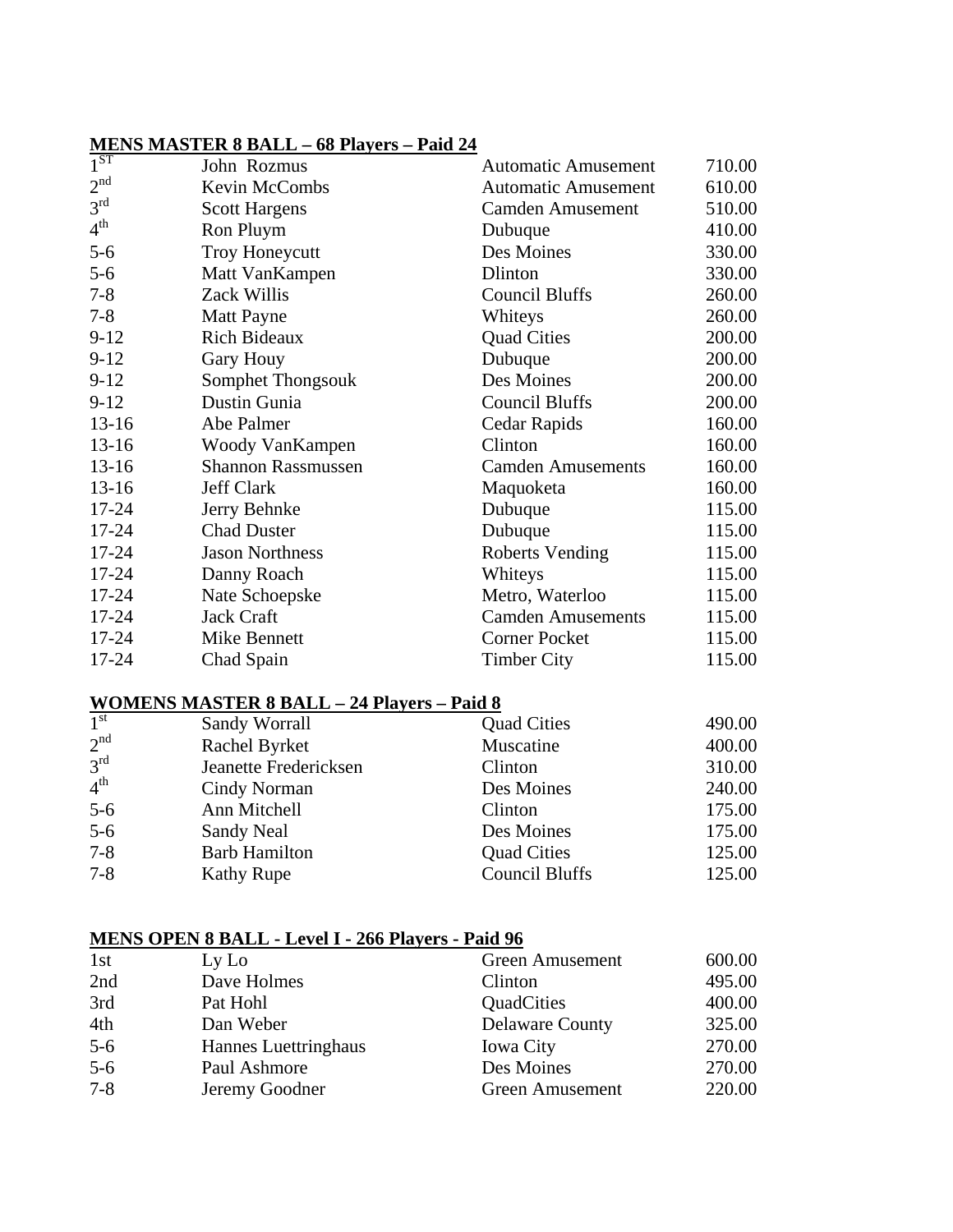| $7 - 8$   | <b>Nick Thomson</b>     | Cox Music, Quad Cities     | 220.00 |
|-----------|-------------------------|----------------------------|--------|
| $9-12$    | Eric Ward               | Whiteys                    | 175.00 |
| $9-12$    | Mike Ancell             | Des Moines                 | 175.00 |
| $9-12$    | Mike Peiffer            | <b>Iowa City</b>           | 175.00 |
| $9-12$    | Lee Styer               | Cedar Rapids               | 175.00 |
| $13 - 16$ | Jim Baker               | Clinton                    | 140.00 |
| $13-16$   | Terry Tipp              | Clinton                    | 140.00 |
| $13-16$   | Tony Oldenburger        | <b>Automatic Amusement</b> | 140.00 |
| $13-16$   | Lance Luther            | <b>Quad Cities</b>         | 140.00 |
| 17-24     | <b>Bill Eversoll</b>    | Clinton                    | 105.00 |
| 17-24     | Don Grawe               | <b>Quad Cities</b>         | 105.00 |
| 17-24     | <b>Troy Sowers</b>      | Des Moines                 | 105.00 |
| 17-24     | Larry Turner            | <b>Quad Cities</b>         | 105.00 |
| 17-24     | <b>Brian Thompson</b>   | Des Moines                 | 105.00 |
| 17-24     | Kent Zietzman           | <b>Delaware County</b>     | 105.00 |
| 17-24     | Mark O'Hara             | Clinton                    | 105.00 |
| $17 - 24$ | Chris Dykes             | <b>Quad Cities</b>         | 105.00 |
| $25 - 32$ | Ron Brashaw             | Clinton                    | 75.00  |
| $25 - 32$ | Shawn Gelo              | <b>Camden Amusements</b>   | 75.00  |
| $25 - 32$ | <b>Rocky Mickelson</b>  | Clinton                    | 75.00  |
| $25 - 32$ | Dustin Roach            | Whiteys                    | 75.00  |
| $25 - 32$ | Lee Rockafellow         | Clinton                    | 75.00  |
| $25 - 32$ | <b>Russ Schickling</b>  | <b>Quad Cities</b>         | 75.00  |
| $25 - 32$ | <b>Anthony Wilson</b>   | <b>Quad Cities</b>         | 75.00  |
| 25-32     | <b>Gator Wilwerding</b> | <b>Green Amusement</b>     | 75.00  |
| 33-48     | <b>Tim Barnes</b>       | Des Moines                 | 55.00  |
| 33-48     | Larry Blinkenderfer     | Osceola                    | 55.00  |
| $33 - 48$ | <b>Jeff Clark</b>       | Clinton                    | 55.00  |
| 33-48     | Dony Faber              | Des Moines                 | 55.00  |
| $33 - 48$ | Al Fitzgibbons          | Dubuque                    | 55.00  |
| 33-48     | <b>Gary Graeser</b>     | <b>Automatic Amusement</b> | 55.00  |
| 33-48     | <b>Greg Hills</b>       | Muscatine                  | 55.00  |
| 33-48     | <b>Brian Houselog</b>   | Dubuque                    | 55.00  |
| 33-48     | Russ Jet                | <b>Quad Cities</b>         | 55.00  |
| 33-48     | <b>Oscar Perales</b>    | Muscatine                  | 55.00  |
| 33-48     | Dug Roche               | Clinton                    | 55.00  |
| 33-48     | John Walter             | Clinton                    | 55.00  |
| 33-48     | <b>Brad Finchel</b>     | <b>Quad Cities</b>         | 55.00  |
| 33-48     | Chris Cran              | Cedar Rapids               | 55.00  |
| 33-48     | Tim Le                  | <b>Camden Amusements</b>   | 55.00  |
| 33-48     | Joe Reuther             | Whiteys                    | 40.00  |
| 49-64     | Jerry Becks             | <b>Quad Cities</b>         | 40.00  |
| 49-64     | Donny Boll              | Dubuque                    | 40.00  |
| 49-64     | John Border             | Des Moines                 | 40.00  |
| 49-64     | Jeff Breitbach          | Dubuque                    | 40.00  |
| 49-64     | Mike Burke              | <b>Quad Cities</b>         | 40.00  |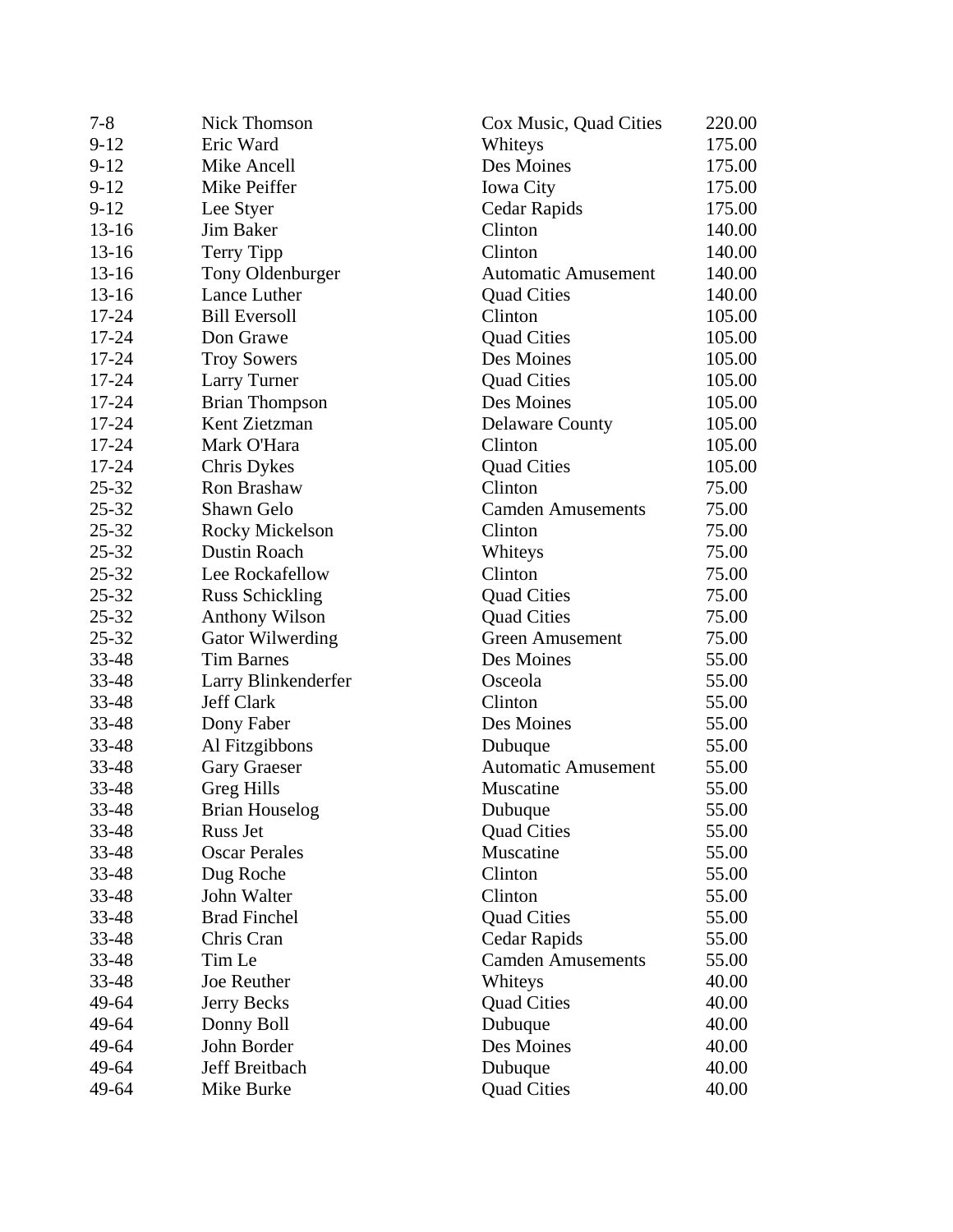| 49-64 | Mike Clancy            | Dubuque                    | 40.00 |
|-------|------------------------|----------------------------|-------|
| 49-64 | David Dart             | Cedar Rapids               | 40.00 |
| 49-64 | <b>Bryon Dutton</b>    | <b>Corner Pocket</b>       | 40.00 |
| 49-64 | Matt Eddy              | Des Moines                 | 40.00 |
| 49-64 | <b>Brian Hearl</b>     | Des Moines                 | 40.00 |
| 49-64 | Greg Knight            | <b>Camden Amusements</b>   | 40.00 |
| 49-64 | Don Nelles             | Clinton                    | 40.00 |
| 49-64 | Ned Scrowther          | <b>Quad Cities</b>         | 40.00 |
| 49-64 | Jeremy Schroeder       | <b>Camden Amusements</b>   | 40.00 |
| 49-64 | Mervin Vierkandt       | <b>Roberts Vending</b>     | 40.00 |
| 49-64 | D.J. Wolrab            | <b>Camden Amusements</b>   | 40.00 |
| 65-96 | Rob Buamann            | <b>Automatic Amusement</b> | 30.00 |
| 65-96 | Nick Bradfield         | <b>Roberts Vending</b>     | 30.00 |
| 65-96 | <b>Jason Ceurvorst</b> | <b>Quad Cities</b>         | 30.00 |
| 65-96 | Jamie Courtney         | <b>Corner Pocket</b>       | 30.00 |
| 65-96 | Tim Craig              | Whiteys                    | 30.00 |
| 65-96 | Dillon Dahl            | <b>Timber City</b>         | 30.00 |
| 65-96 | Leo Daniels            | Des Moines                 | 30.00 |
| 65-96 | <b>Aaron Ewalt</b>     | <b>Automatic Amusement</b> | 30.00 |
| 65-96 | Jerry French           | <b>Quad Cities</b>         | 30.00 |
| 65-96 | Gary Gafeller          | Muscatine                  | 30.00 |
| 65-96 | <b>Steve Gibbons</b>   | Metro, Waterloo            | 30.00 |
| 65-96 | <b>Rick Goulden</b>    | Des Moines                 | 30.00 |
| 65-96 | <b>Randy Hupton</b>    | <b>Quad Cities</b>         | 30.00 |
| 65-96 | Mike Johnson           | <b>Corner Pocket</b>       | 30.00 |
| 65-96 | Jared Kelley           | <b>Quad Cities</b>         | 30.00 |
| 65-96 | Daniel Maize           | Des Moines                 | 30.00 |
| 65-96 | <b>Ryan Murphy</b>     | Whiteys                    | 30.00 |
| 65-96 | <b>Jimmy Nosavan</b>   | Des Moines                 | 30.00 |
| 65-96 | Darryl Ostwinkle       | <b>Deleware County</b>     | 30.00 |
| 65-96 | <b>Ed Reeves</b>       | Des Moines                 | 30.00 |
| 65-96 | Mike Richards          | <b>Quad Cities</b>         | 30.00 |
| 65-96 | Curt Roggentuen        | <b>Iowa City</b>           | 30.00 |
| 65-96 | <b>Curtis Schares</b>  | Roberts Vending            | 30.00 |
| 65-96 | <b>Steve Schmitt</b>   | <b>Iowa City</b>           | 30.00 |
| 65-96 | Wayne Schubert         | <b>Charles City</b>        | 30.00 |
| 65-96 | <b>Shane Seevell</b>   | Metro, Waterloo            | 30.00 |
| 65-96 | <b>Jeff Thomas</b>     | <b>Quad Cities</b>         | 30.00 |
| 65-96 | Mark Waltemeyer        | <b>Roberts Vending</b>     | 30.00 |
| 65-96 | Marc Wells             | Muscatine                  | 30.00 |
| 65-96 | <b>Mark Westcott</b>   | Automatic                  | 30.00 |
| 65-96 | <b>Scott Yarolem</b>   | Maquoketa                  | 30.00 |
| 65-96 | <b>Brett Dutton</b>    | <b>Corner Pocket</b>       | 30.00 |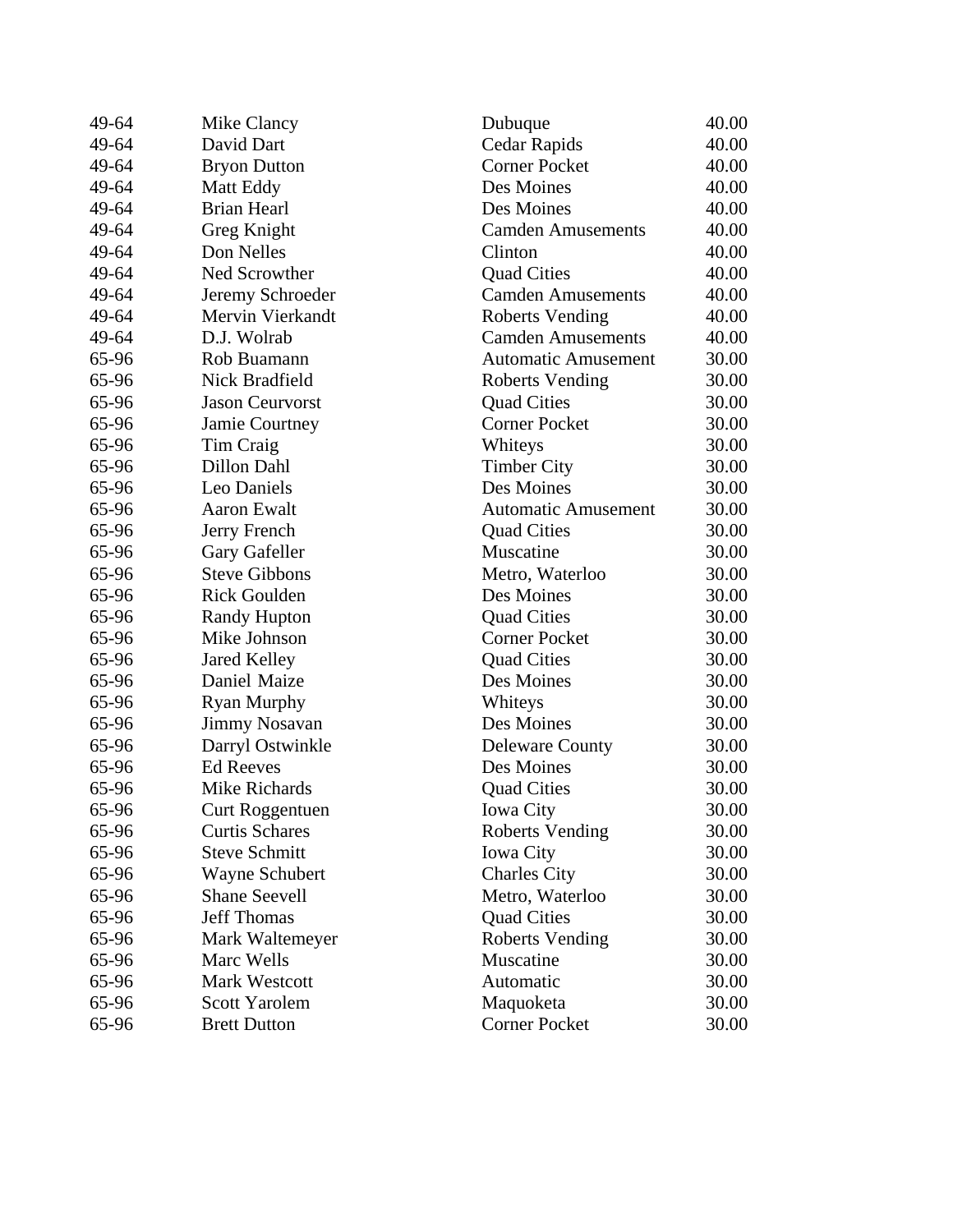# **MENS OPEN 8 BALL - Level 2- 266 Players - Paid 96**

| 1st       | Corey Data              | Dubuque                    | 625.00 |
|-----------|-------------------------|----------------------------|--------|
| 2nd       | Lance Lerch             | <b>Iowa City</b>           | 520.00 |
| 3rd       | <b>Jason Diaz</b>       | Ames                       | 430.00 |
| 4th       | Chris Melvin            | Clinton                    | 350.00 |
| $5 - 6$   | Matt Flatman            | <b>Quad Cities</b>         | 290.00 |
| $5 - 6$   | Kris Koontz             | <b>Timber City</b>         | 290.00 |
| $7 - 8$   | Alan McNamara           | <b>Quad City</b>           | 235.00 |
| $7 - 8$   | Perry Lemkuhl           | Clinton                    | 190.00 |
| $9-12$    | <b>Rex Houston</b>      | Whiteys                    | 190.00 |
| $9-12$    | <b>Bill McGill</b>      | <b>Quad Cities</b>         | 190.00 |
| $9-12$    | <b>Tony Komisar</b>     | Metro, Waterloo            | 190.00 |
| $9-12$    | Kris Stevenson          | Whiteys                    | 190.00 |
| $13 - 16$ | <b>Jason Nelson</b>     | Whiteys                    | 155.00 |
| $13-16$   | <b>Travis Kruger</b>    | <b>Deleware County</b>     | 155.00 |
| $13 - 16$ | <b>Herchel Anderson</b> | Cox Music, Quad Cities     | 155.00 |
| $13 - 16$ | <b>Bill Sauser</b>      | Dubuque                    | 155.00 |
| 17-24     | <b>Russell Arends</b>   | <b>Mason City</b>          | 120.00 |
| 17-24     | Milt Eichman            | Dubuque                    | 120.00 |
| $17 - 24$ | LD Henderson            | <b>Delaware County</b>     | 120.00 |
| 17-24     | Dave Mischler           | <b>Quad Cities</b>         | 120.00 |
| 17-24     | <b>Scott Krueger</b>    | Muscatine                  | 120.00 |
| 17-24     | Les Paup                | <b>Quad Cities</b>         | 120.00 |
| $17 - 24$ | Corey Simon             | <b>Automatic Amusement</b> | 120.00 |
| $17 - 24$ | <b>Jim Vest</b>         | <b>Table Rats</b>          | 120.00 |
| $25 - 32$ | Matt Cox                | Whiteys                    | 90.00  |
| $25 - 32$ | <b>Tommy Fuller</b>     | <b>Quad Cities</b>         | 90.00  |
| 25-32     | <b>Jason Honig</b>      | <b>Council Bluffs</b>      | 90.00  |
| $25 - 32$ | Tim Hood                | Clinton                    | 90.00  |
| $25 - 32$ | <b>Blake Mattson</b>    | Muscatine                  | 90.00  |
| $25 - 32$ | Chris Plucar            | Metro, Waterloo            | 90.00  |
| $25 - 32$ | <b>Tim Rolwes</b>       | Dubuque                    | 90.00  |
| $25 - 32$ | DJ Stolte               | <b>Camden Amusement</b>    | 90.00  |
| 33-48     | <b>Corey Baity</b>      | Metro, Waterloo            | 70.00  |
| 33-48     | Ed Denklau              | <b>Quad Cities</b>         | 70.00  |
| 33-48     | Joe Dillard             | <b>Quad Cities</b>         | 70.00  |
| 33-48     | Larry Hart              | Whiteys                    | 70.00  |
| 33-48     | Nate Holmes             | <b>Inner City</b>          | 70.00  |
| 33-48     | <b>Jerry Maddox</b>     | <b>Quad Cities</b>         | 70.00  |
| 33-48     | John Masi               | <b>Camden Amusements</b>   | 70.00  |
| 33-48     | Vern McMurray           | Metro, Waterloo            | 70.00  |
| 33-48     | <b>Gary Ricketts</b>    | <b>Quad Cities</b>         | 70.00  |
| 33-48     | Jeff Schaul             | Metro, Waterloo            | 70.00  |
| 33-48     | <b>Bobby Stevens</b>    | Dubuque                    | 70.00  |
| 33-48     | Kenny Wells             | <b>Quad Cities</b>         | 70.00  |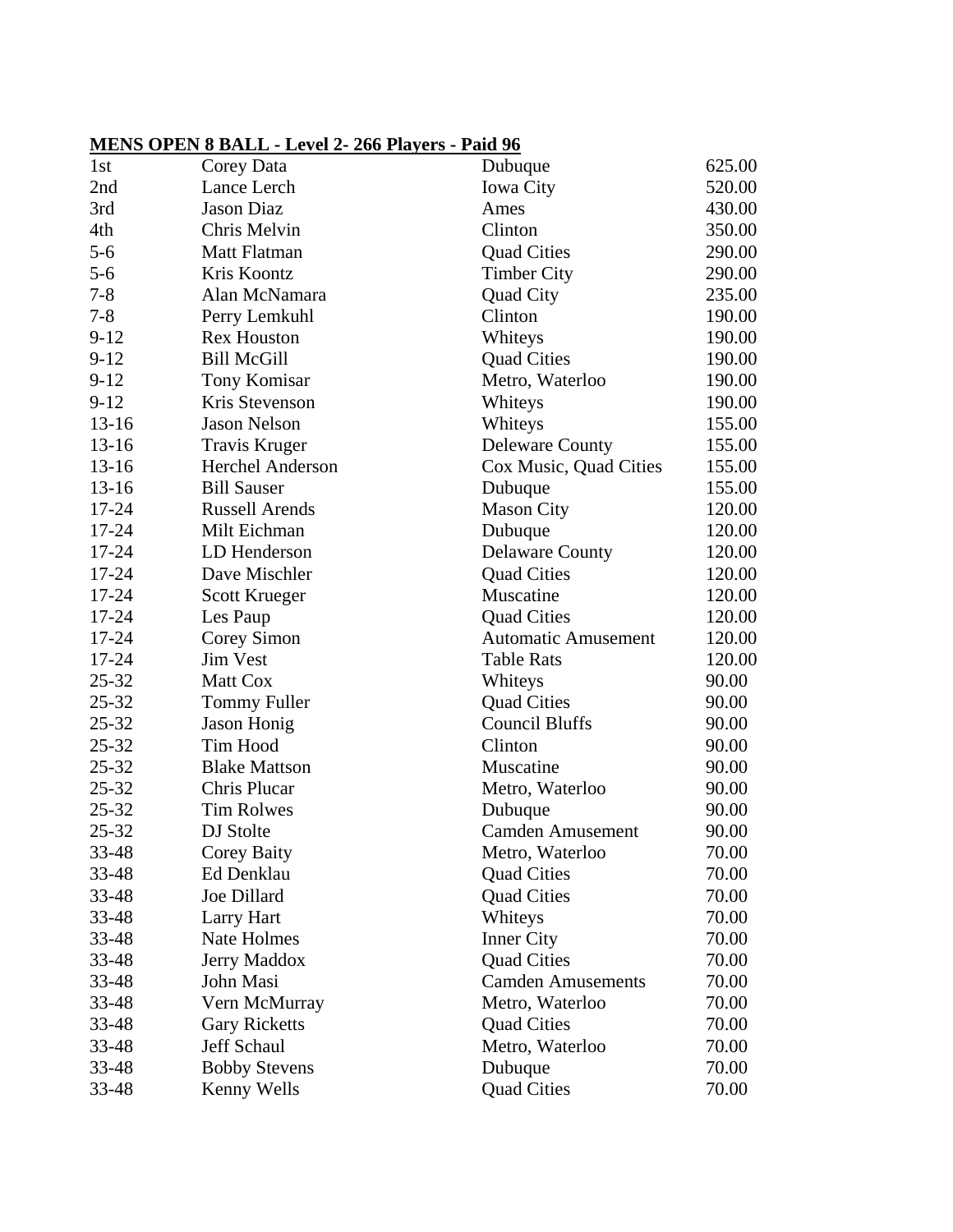| 33-48 | <b>Trevor Bruning</b> | Metro, Waterloo          | 70.00 |
|-------|-----------------------|--------------------------|-------|
| 33-48 | Merrill Beck          | Clinton                  | 70.00 |
| 33-48 | Randy Barnes Jr.      | Des Moines               | 70.00 |
| 33-48 | Tim Gerlieb           | <b>Camden Amusements</b> | 70.00 |
| 49-64 | Zach Allen            | <b>Timber City</b>       | 50.00 |
| 49-64 | <b>Ryan Anderson</b>  | <b>Quad Cities</b>       | 50.00 |
| 49-64 | Dennis Boyle          | <b>Quad Cities</b>       | 50.00 |
| 49-64 | Mark Brimeyer         | Dubuque                  | 50.00 |
| 49-64 | <b>Rusty Clester</b>  | <b>Camden Amusements</b> | 50.00 |
| 49-64 | Chris Donis           | <b>Quad Cities</b>       | 50.00 |
| 49-64 | <b>Steve Finn</b>     | Clinton                  | 50.00 |
| 49-64 | <b>Shane Gibson</b>   | <b>Quad Cities</b>       | 50.00 |
| 49-64 | <b>Tracy Hoermann</b> | Muscatine                | 50.00 |
| 49-64 | <b>Justin Marland</b> | Whiteys                  | 50.00 |
| 49-64 | Dave Noonan           | Dubuque                  | 50.00 |
| 49-64 | <b>Tony Stone</b>     | <b>Quad Cities</b>       | 50.00 |
| 49-64 | Darel Taken           | <b>Camden Amusement</b>  | 50.00 |
| 49-64 | <b>Larry Tubbs</b>    | Metro, Waterloo          | 50.00 |
| 49-64 | Rich VanKampen        | Clinton                  | 50.00 |
| 49-64 | Paul White            | <b>Delaware County</b>   | 50.00 |
| 65-96 | Christ Aiardo         | <b>Quad Cities</b>       | 35.00 |
| 65-96 | <b>Steve Allen</b>    | <b>Timber City</b>       | 35.00 |
| 65-96 | Edwin Alvarado        | Metro                    | 35.00 |
| 65-96 | <b>Adam Anderson</b>  | <b>Quad Cities</b>       | 35.00 |
| 65-96 | Jerry Anderson        | Clinton                  | 35.00 |
| 65-96 | <b>Terry Anderson</b> | <b>Quad Cities</b>       | 35.00 |
| 65-96 | <b>Jason Barnes</b>   | Metro                    | 35.00 |
| 65-96 | <b>Bobby Boever</b>   | <b>Quad Cities</b>       | 35.00 |
| 65-96 | <b>Chad Bolsinger</b> | <b>Inner City</b>        | 35.00 |
| 65-96 | Adam Boyle            | <b>Quad Cities</b>       | 35.00 |
| 65-96 | <b>Marty Bradley</b>  | Dubuque                  | 35.00 |
| 65-96 | Paul Campion          | Clinton                  | 35.00 |
| 65-96 | Ronnie Delp           | Clinton                  | 35.00 |
| 65-96 | Keith Doncombe        | <b>Quad Cities</b>       | 35.00 |
| 65-96 | Ken Fry               | Whiteys                  | 35.00 |
| 65-96 | Cory Harbach          | <b>Delaware County</b>   | 35.00 |
| 65-96 | <b>Jack Kelly</b>     | Cox Music, Quad Cities   | 35.00 |
| 65-96 | Toby Kern             | Muscatine                | 35.00 |
| 65-96 | Rod Liberman          | Metro, Waterloo          | 35.00 |
| 65-96 | <b>Billy Lind</b>     | <b>Quad Cities</b>       | 35.00 |
| 65-96 | <b>Rick McCartney</b> | Whiteys                  | 35.00 |
| 65-96 | <b>Casey Moriarty</b> | Dubuque                  | 35.00 |
| 65-96 | <b>Scott Novotny</b>  | Metro, Waterloo          | 35.00 |
| 65-96 | Mike Pickney          | Clinton                  | 35.00 |
| 65-96 | Jon Reifschnider      | Metro, Waterloo          | 35.00 |
| 65-96 | <b>Rick Sadler</b>    | Metro, Waterloo          | 35.00 |
|       |                       |                          |       |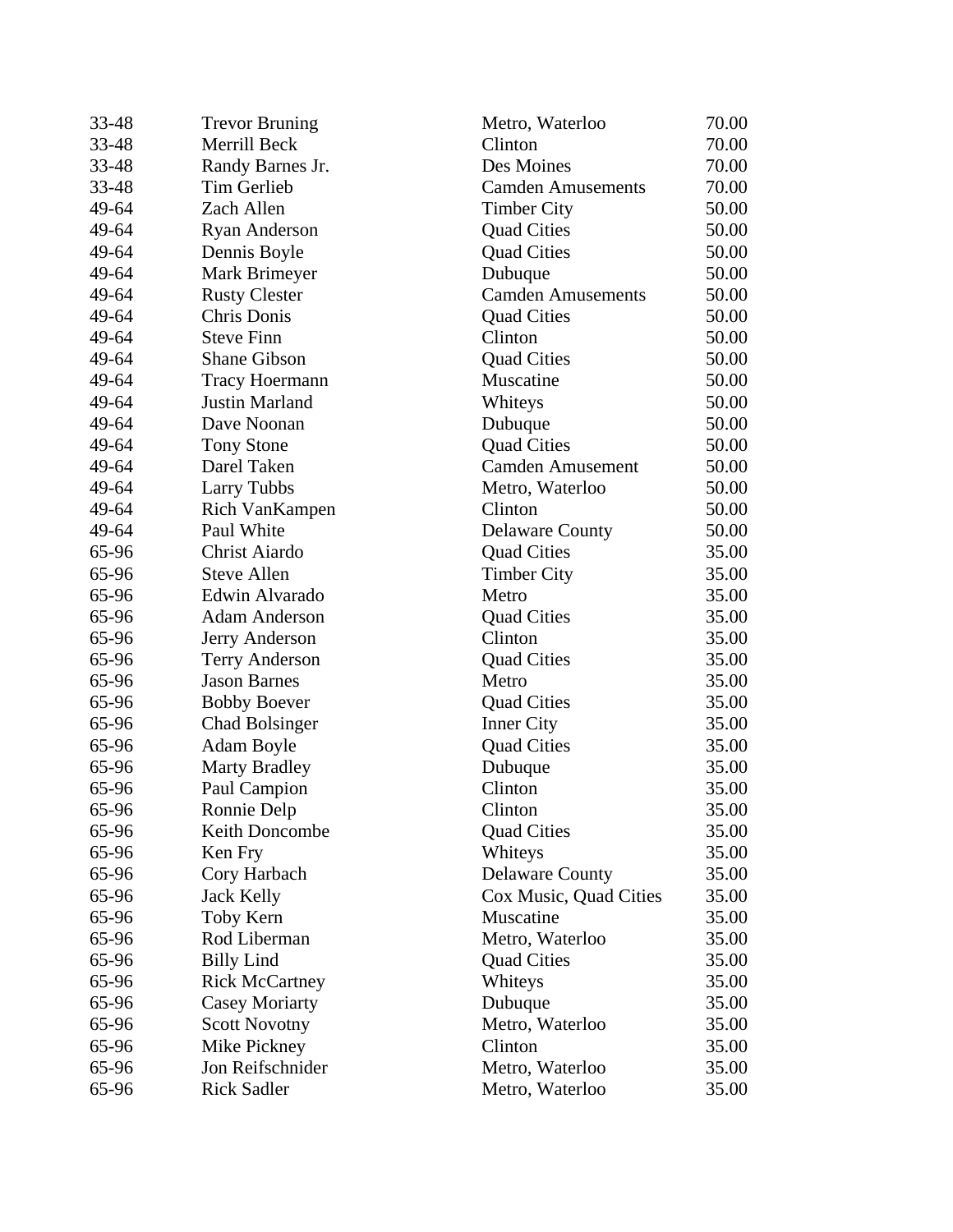| 65-96 | <b>Scott Stasburger</b> | Metro, Waterloo    | 35.00 |
|-------|-------------------------|--------------------|-------|
| 65-96 | <b>Bob Skeers</b>       | Metro, Waterloo    | 35.00 |
| 65-96 | PJ Spain                | <b>Timber City</b> | 35.00 |
| 65-96 | Tony Terronez           | <b>Quad Cities</b> | 35.00 |
| 65-96 | Matt Young              | Metro, Waterloo    | 35.00 |
| 65-96 | Tim Cloyd               | Council Bluff      | 35.00 |

## **WOMENS 8 BALL -LEVEL 1 – 89 Players – Paid 24**

| $\overline{1}^{\text{st}}$ | Paula Reeder            | Whiteys                     | 415.00 |
|----------------------------|-------------------------|-----------------------------|--------|
| 2 <sup>nd</sup>            | Jenny Lampe             | Dubuque                     | 335.00 |
| 3 <sup>rd</sup>            | <b>Sharon Vermule</b>   | Council Bluffs              | 270.00 |
| 4 <sup>th</sup>            | Tricia Slade            | <b>Iowa City</b>            | 210.00 |
| $5-6$                      | Juanita Guyer           | Waterloo                    | 155.00 |
| $5 - 6$                    | Jenny Ledford           | <b>Quad Cities</b>          | 155.00 |
| $7 - 8$                    | Jessica Rahlf           | Muscatine                   | 115.00 |
| $7 - 8$                    | <b>Stacy McNamara</b>   | <b>Quad Cities</b>          | 115.00 |
| $9-12$                     | <b>Sharon Rinkert</b>   | Des Moines                  | 85.00  |
| $9-12$                     | Cheryl Bronson          | Des Moines                  | 85.00  |
| $9-12$                     | Kendra Gothard          | Clinton                     | 85.00  |
| $9 - 12$                   | Dawn Spencer            | <b>Camden Amusements</b>    | 85.00  |
| $13-16$                    | Sharon Kleppe           | <b>Jackson County</b>       | 60.00  |
| $13 - 16$                  | Carla Luna              | <b>Timber City</b>          | 60.00  |
| $13-16$                    | Robin Shrader           | <b>Automatic Amusements</b> | 60.00  |
| $13-16$                    | <b>Cathy Breedlove</b>  | <b>Iowa City</b>            | 60.00  |
| $17 - 24$                  | Kelly Harper            | Des Moines                  | 40.00  |
| $17 - 24$                  | Amy Heinen              | Ames                        | 40.00  |
| $17 - 24$                  | Janelle Melohn          | Campustown                  | 40.00  |
| $17 - 24$                  | Belinda Perez           | Muscatine                   | 40.00  |
| $17 - 24$                  | <b>Shelly Brewer</b>    | Clinton                     | 40.00  |
| 17-24                      | Heidi French            | <b>Quad Cities</b>          | 40.00  |
| $17 - 24$                  | <b>Molly Vrchoticky</b> | <b>Iowa City</b>            | 40.00  |
| 17-24                      | Jolyn Cox               | <b>Quad Cities</b>          | 40.00  |

#### **WOMEN 8 BALL - LEVEL 2 – 147 Players – Paid 48**

| $\overline{1}$ <sup>st</sup> | Jennifer Stratton     | Clinton                  | 370.00 |
|------------------------------|-----------------------|--------------------------|--------|
| 2 <sup>nd</sup>              | Callie McDonald       | <b>Delaware County</b>   | 295.00 |
| $3^{rd}$                     | Becky Mach            | Camden                   | 235.00 |
| 4 <sup>th</sup>              | Pam Murphy            | Dubuque                  | 185.00 |
| $5-6$                        | Stacia Hansen         | <b>Jackson County</b>    | 150.00 |
| $5-6$                        | Sheila Caes           | <b>Jackson County</b>    | 150.00 |
| $7 - 8$                      | <b>Tammy Anderson</b> | <b>Quad Cities</b>       | 125.00 |
| $7 - 8$                      | Kathy Schmitt         | Dubuque                  | 125.00 |
| $9-12$                       | Dee Gross             | Dubuque                  | 100.00 |
| $9-12$                       | Nancy Beadel          | <b>Quad Cities</b>       | 100.00 |
| $9 - 12$                     | Anita Hargens         | <b>Camden Amusements</b> | 100.00 |
| $9 - 12$                     | Elisha Lewis          | Whiteys                  | 100.00 |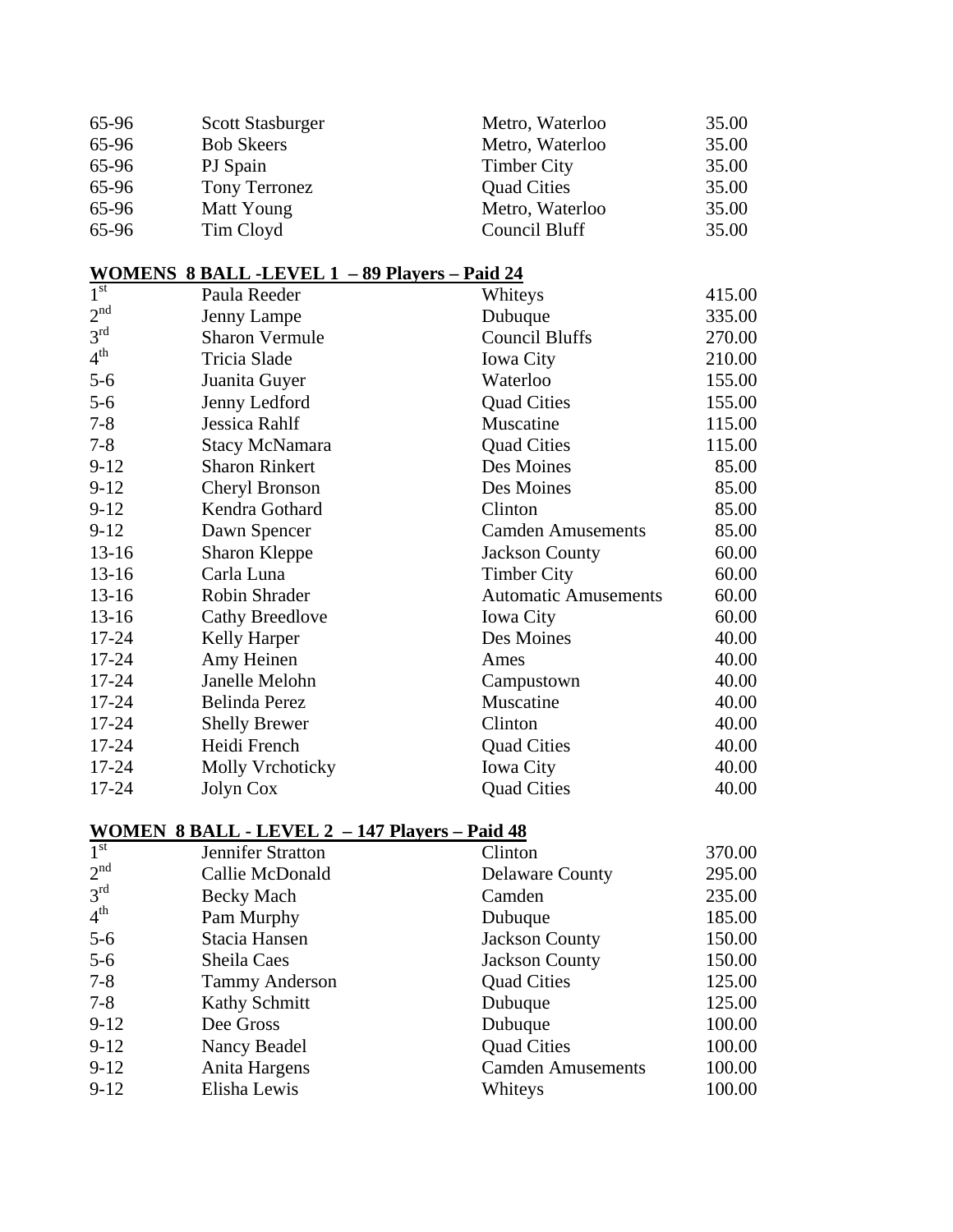| $13 - 16$ | <b>Sandy Wurster</b>   | Clinton                     | 80.00 |
|-----------|------------------------|-----------------------------|-------|
| $13 - 16$ | <b>Janelle Boeding</b> | <b>Corner Pocket</b>        | 80.00 |
| $13 - 16$ | Amy Peterson           | Cedar Rapids                | 80.00 |
| $13 - 16$ | <b>Becky Dick</b>      | Des Moines                  | 80.00 |
| 17-24     | <b>Brandy Eklof</b>    | <b>Quad Cities</b>          | 60.00 |
| 17-24     | <b>Brandy Wynkoop</b>  | Clinton                     | 60.00 |
| 17-24     | Kristi Fangmann        | <b>Delaware County</b>      | 60.00 |
| 17-24     | <b>Ginger Blasdell</b> | <b>Quad Cities</b>          | 60.00 |
| $17 - 24$ | <b>Ellie Stuckey</b>   | <b>Quad Cities</b>          | 60.00 |
| 17-24     | Rhonda Schroeder       | Clinton                     | 60.00 |
| $17 - 24$ | Vicki Sero             | <b>Automatic Amusements</b> | 60.00 |
| $17 - 24$ | Pam Tibbott            | <b>Delaware County</b>      | 60.00 |
| $25 - 32$ | <b>Cathy Harness</b>   | <b>Quad Cities</b>          | 45.00 |
| $25 - 32$ | Lori Benischek         | <b>Jackson County</b>       | 45.00 |
| $25 - 32$ | Linda Atkinson         | Dubuque                     | 45.00 |
| $25 - 32$ | <b>Ivy Fuglsang</b>    | Clinton                     | 45.00 |
| 25-32     | Sasha Tyson            | <b>Quad Cities</b>          | 45.00 |
| 25-32     | Tara Allison           | <b>Quad Cities</b>          | 45.00 |
| 25-32     | Patty Clancy           | Dubuque                     | 45.00 |
| 25-32     | <b>Marian Ferry</b>    | <b>Quad Cities</b>          | 45.00 |
| 33-48     | Kay Ackmann            | Dubuque                     | 30.00 |
| 33-48     | Julie Benson           | <b>Quad Cities</b>          | 30.00 |
| 33-48     | Cheryl Boland          | Waterloo                    | 30.00 |
| 33-48     | Christina Brainard     | Waterloo                    | 30.00 |
| 33-48     | Kayla Brewer           | Clinton                     | 30.00 |
| 33-48     | Angie Cornwell         | <b>Delaware County</b>      | 30.00 |
| 33-48     | Joni Nefzger           | <b>Delaware County</b>      | 30.00 |
| 33-48     | Dawn Ward              | Metro, Waterloo             | 30.00 |
| 33-48     | Cheri Yarolem          | <b>Jackson County</b>       | 30.00 |
| 33-48     | Kris Barz              | Cedar Rapids                | 30.00 |
| 33-48     | <b>Amber Baker</b>     | Clinton                     | 30.00 |
| 33-48     | <b>Julie Backes</b>    | Dubuque                     | 30.00 |
| 33-48     | Cindy Hahn             | Iowa City                   | 30.00 |
| 33-48     | Sandi Hansen           | Metro, Waterloo             | 30.00 |
| 33-48     | <b>Brenda Phelan</b>   | <b>Delaware County</b>      | 30.00 |
| 33-48     | <b>Jenny Sales</b>     | Waterloo                    | 30.00 |
|           |                        |                             |       |

#### **MENS MASTERS TEAM 8 BALL – 22 Teams – Paid 12**

| $\overline{1}^{\rm st}$ | <b>Main Street Masters</b> | <b>Council Bluffs</b> | 2,300.00 |
|-------------------------|----------------------------|-----------------------|----------|
| 2 <sup>nd</sup>         | Smokey's                   | Des Moines            | 1,600.00 |
| 3 <sup>rd</sup>         | <b>Cue Masters</b>         | Dubuque               | 1,150.00 |
| 4 <sup>th</sup>         | Hammerheads                | Dubuque               | 800.00   |
| $5-6$                   | Get Out Or Go Home         | <b>Quad Cities</b>    | 525.00   |
| $5-6$                   | <b>Stone Cold Nuts</b>     | Whiteys               | 525.00   |
| $7 - 8$                 | <b>Classic Billiards</b>   | Clinton               | 325.00   |
| $7 - 8$                 | <b>BJ's R&amp;M Caseys</b> | Waterloo              | 325.00   |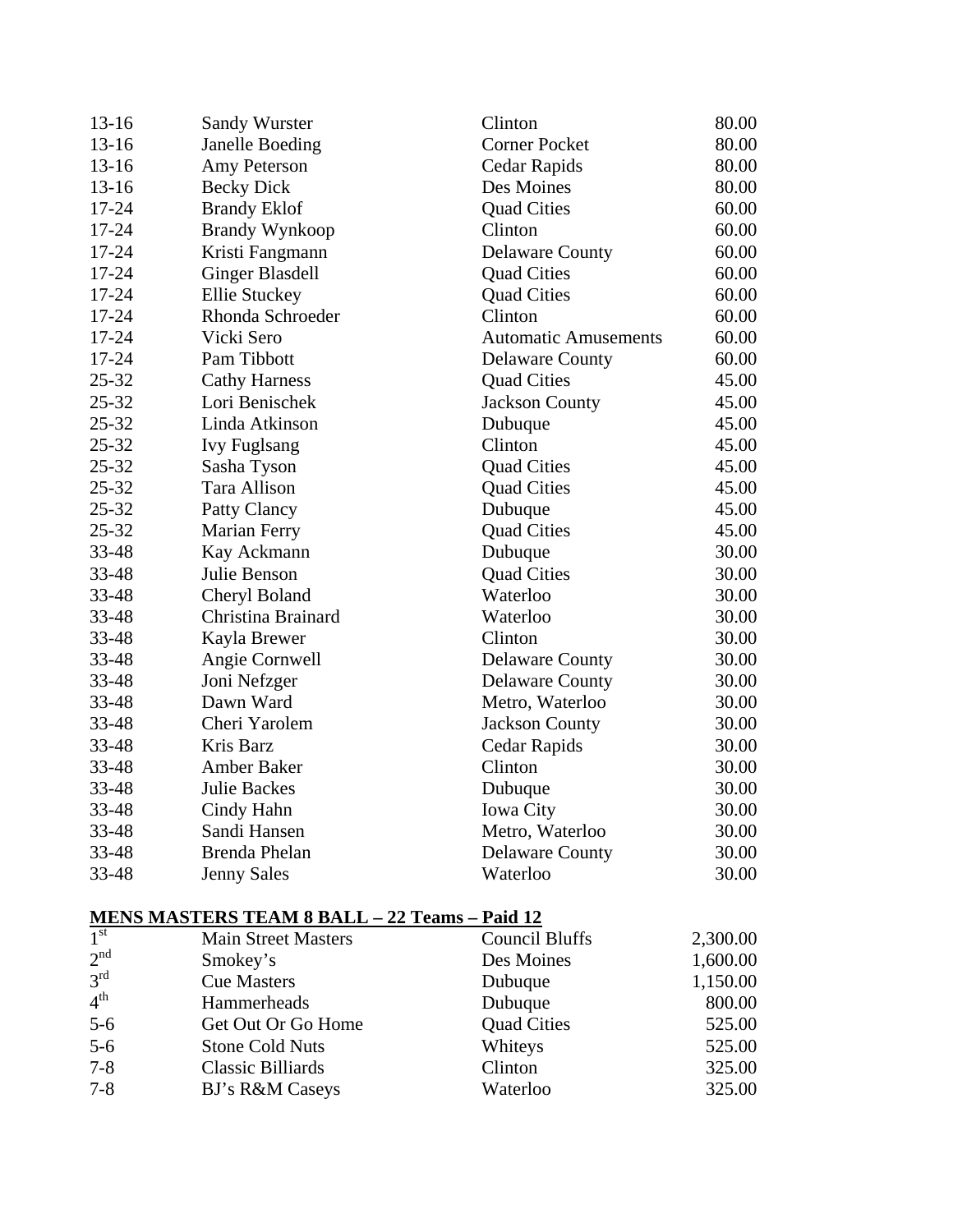| $9-12$   | Carr's Poor Farm #1         | <b>Timber City</b>     | 175.00 |
|----------|-----------------------------|------------------------|--------|
| $9 - 12$ | LTB#1                       | <b>Quad Cities</b>     | 175.00 |
| $9-12$   | <b>Lassiters Young Guns</b> | Clinton                | 175.00 |
| $9-12$   | Vooz Fat Man                | <b>Roberts Vending</b> | 175.00 |

## **WOMEN MASTERS TEAM 8 BALL – 11 Teams – Paid 12**

| 1 <sup>st</sup> | Which Witch Is Which | <b>Council Bluffs</b> | 1,500.00 |
|-----------------|----------------------|-----------------------|----------|
| 2 <sup>nd</sup> | Legend's Lasers      | Clinton               | 1,125.00 |
| $3^{\text{rd}}$ | <b>Whatever Stix</b> | Des Moines            | 750.00   |
| 4 <sup>th</sup> | Legend's Classics    | Clinton               | 400.00   |
| $5-6$           | Capri College        | <b>Quad Cities</b>    | 175.00   |
| $5-6$           | Nice Rack            | <b>Quad Cities</b>    | 175.00   |

## **MENS TEAM 8 BALL – LEVEL 1 – 96 Teams – Paid 32**

| $1^{\rm st}$    | Avenue Tap                      | <b>Quad Cities</b>          | 1,050.00 |
|-----------------|---------------------------------|-----------------------------|----------|
| 2 <sup>nd</sup> | Table Hoggz                     | Cedar Rapids                | 840.00   |
| 3 <sup>rd</sup> | <b>Boots</b>                    | Des Moines                  | 680.00   |
| 4 <sup>th</sup> | <b>Stroke This</b>              | <b>Green Amusements</b>     | 560.00   |
| $5 - 6$         | Sneaky M.T.B.'s                 | <b>Quad Cities</b>          | 445.00   |
| $5 - 6$         | The Favorites                   | Whiteys                     | 445.00   |
| $7 - 8$         | P.D. Ques                       | Muscatine                   | 350.00   |
| $7 - 8$         | <b>Nicks Sticks</b>             | <b>Quad Cities</b>          | 350.00   |
| $9-12$          | Cue Master - Morris             | Dubuque                     | 270.00   |
| $9 - 12$        | Dam Boys                        | <b>Charles City</b>         | 270.00   |
| $9 - 12$        | Old Hippies                     | Whiteys                     | 270.00   |
| $9 - 12$        | Obies #2                        | <b>Timber City</b>          | 270.00   |
| $13 - 16$       | Don't Even Think About It       | Des Moines                  | 210.00   |
| $13 - 16$       | Hit-N-Run                       | <b>Quad Cities</b>          | 210.00   |
| $13 - 16$       | <b>Midwest Pocket Billiards</b> | <b>Quad Cities</b>          | 210.00   |
| $13 - 16$       | Pocket This                     | Des Moines                  | 210.00   |
| 17-24           | <b>Break Room Billiards</b>     | <b>Roberts Vending</b>      | 150.00   |
| 17-24           | Hey Bryan's                     | <b>Quad Cities</b>          | 150.00   |
| 17-24           | <b>Git R Done</b>               | <b>Green Amusements</b>     | 150.00   |
| 17-24           | Narey's 8 Balls                 | Metro                       | 150.00   |
| 17-24           | Townhouse                       | <b>Charles City</b>         | 150.00   |
| 17-24           | Zsavooz A Team                  | <b>Roberts Vending</b>      | 150.00   |
| 17-24           | Chat & Chew 2                   | <b>Table Rats</b>           | 150.00   |
| 17-24           | <b>Cue Doctors</b>              | Des Moines                  | 150.00   |
| $25 - 32$       | Casey's Hustlers                | <b>Automatic Amusements</b> | 100.00   |
| $25 - 32$       | <b>Corner Pocket</b>            | <b>Corner Pocket</b>        | 100.00   |
| $25 - 32$       | Fumbles                         | <b>Quad Cities</b>          | 100.00   |
| 25-32           | Rival Fights.com                | <b>Quad Cities</b>          | 100.00   |
| $25 - 32$       | Who Needs Shape                 | <b>Quad Cities</b>          | 100.00   |
| 25-32           | Cue Masters - Noel              | Dubuque                     | 100.00   |
| $25 - 32$       | Reuther's Ruthless              | Whiteys                     | 100.00   |
| $25 - 32$       | Win or Lose We Still Booze      | <b>Charles City</b>         | 100.00   |